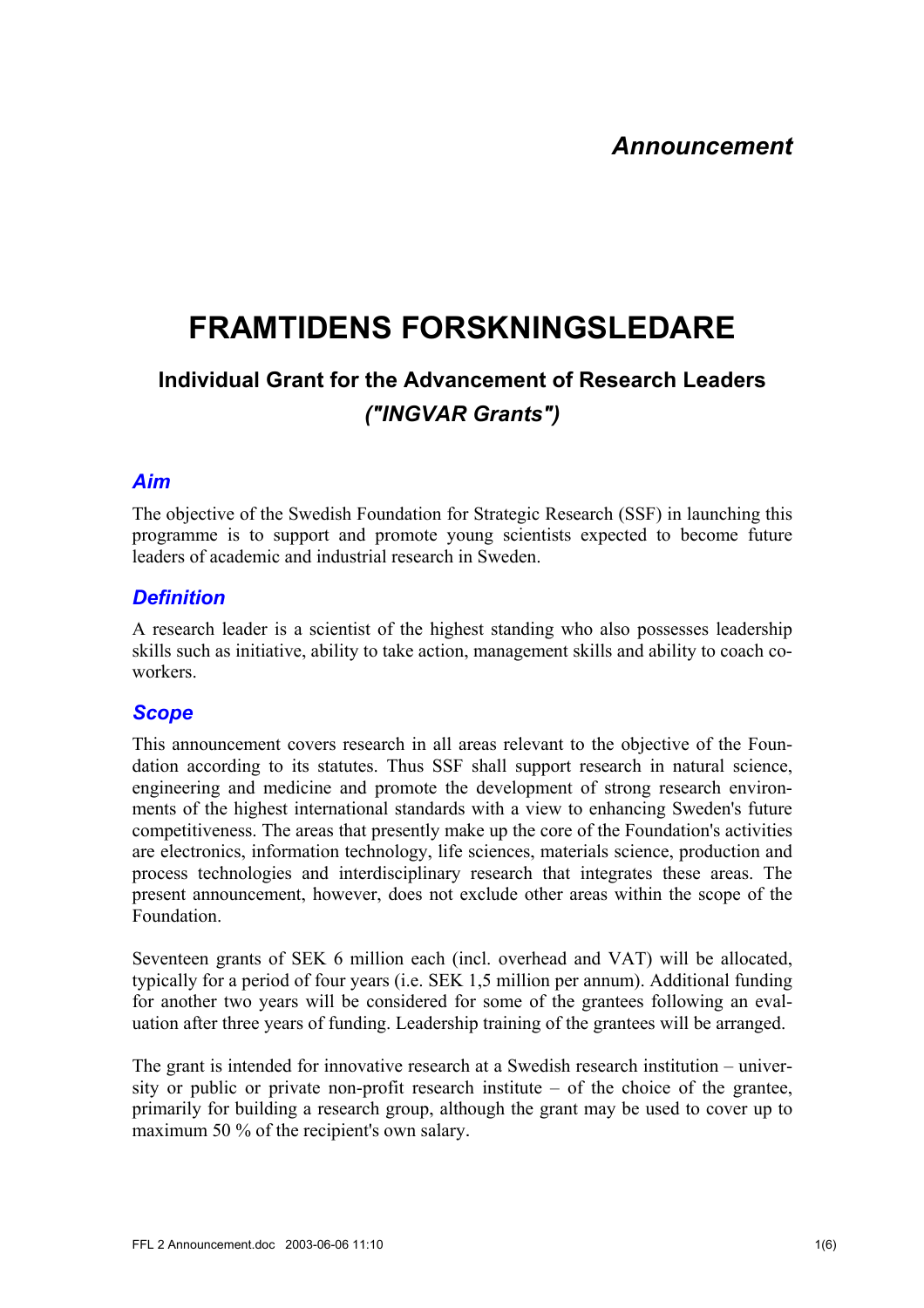## *Eligibility*

- Applicants must have a PhD degree and appropriate post-doctoral experience
- The programme is open to young scientists in Sweden as well as in other countries, but the supported research shall be performed in Sweden. (A typical "young" scientist is one who has been an active researcher for up to seven years after earning his or her PhD, excluding parental leave or, in the case of MDs, clinical service.)
- Experience from research abroad is a merit. To promote academic mobility, Swedish applicants are encouraged to locate their research to a Swedish department or group other than the one where their PhD was earned.
- For applicants presently working in other countries, evidence must be presented that the applicant will work full-time at a Swedish research institution.
- Women are particularly encouraged to apply. See also additional announcement below: *Grants for Women.*

## *Application and selection procedure for "INGVAR" grants*

The applications will be screened and reviewed in a three-step procedure:

- 1) Pre-proposals will be reviewed by the Selection Committee (see below) and its (Swedish) Expert Panels. The plan is to select around 100 pre-proposals to go on to Step 2.
- 2) The selected pre-proposals will be reviewed by international experts with broad experience and recognition. Out of these reviewed pre-proposals, the Selection Committee and its Expert Panels will select around 40 of the applicants to go on to Step 3.
- 3) The selected applicants will be invited to submit full applications that will be reviewed by international experts. Based upon the reviews, the Selection Committee will arrange interviews with the most highly ranked applicants.

The Board of SSF will make the final granting decision based upon recommendations by the Selection Committee.

The following criteria will be applied in the selection process:

- Scientific quality, originality, innovativeness, interdisciplinarity and feasibility of the proposed research
- Scientific accomplishments and potential of the applicant
- **Leadership potential, management and innovation skills**
- Strategic relevance of the proposed research to Swedish industry and/or society
- Quality of applicant's national and international networks, experience and recognition

#### *Preliminary time schedule*

| 9 October 2003   | Deadline for receipt of pre-proposals to SSF                                      |
|------------------|-----------------------------------------------------------------------------------|
|                  | October – February 2004 Pre-proposals will be reviewed by the Selection Committee |
|                  | and its (Swedish) Expert Panels                                                   |
| February - March | Selection of pre-proposals to be sent for international review                    |
| April            | Invitation to selected applicants to submit full proposals                        |
| August           | Full proposals to SSF                                                             |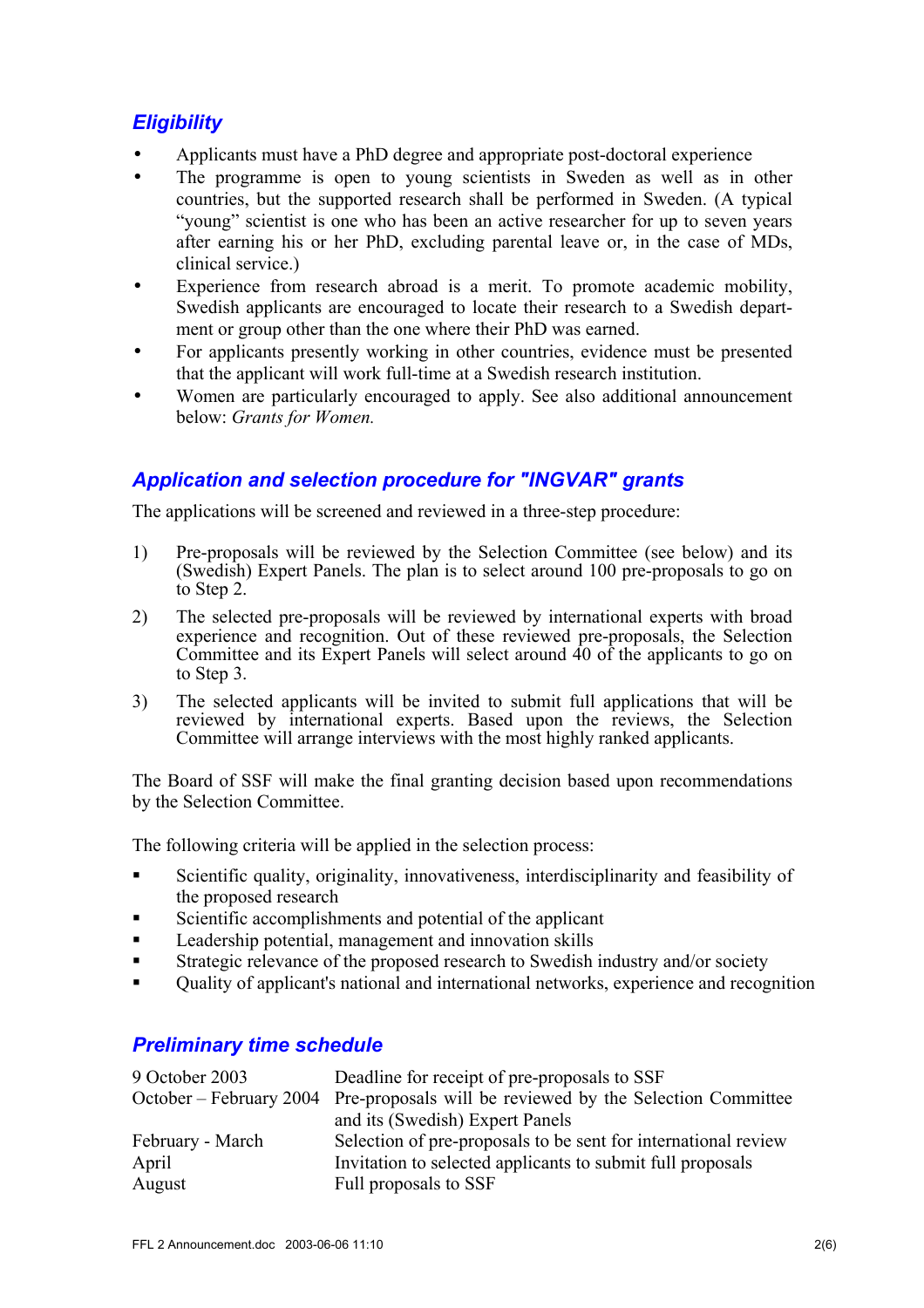Autumn 2004 International review of Full proposals Interviews with the most highly ranked applicants Preparation by the Selection Committee Decision by the Board of SSF

The next announcement is planned to take place in 2006.

#### *Additional Announcement: Grants for Women*

To further encourage the participation of women, the Board of SSF has decided to allocate an additional total of SEK 10 million to support a limited number of research projects. The grants are intended for women who rank highly in the selection procedure of the INGVAR programme but do not belong to the top 17 applicants (interest in "Grants for Women" should be indicated on the Application Form).

#### *Selection Committee*

The Selection Committee is made up by a chairperson plus the chair and vice chair of each of the four Swedish Expert Panels. The latter will assist the Selection Committee in selecting applicants for international reviews, selection of reviewers and preparing recommendations to the Board of the Foundation.

Based on experiences gathered from the first "INGVAR" selection process three years ago, the Foundation will appoint four Expert Panels to handle the applications. These will deal with (1) Life Science, (2) Life Science Technologies, (3) Information and Production Technologies, and (4) Materials and Electronics, respectively. The members of the Selection Committee are presented below with Panel number in parenthesis. An additional 6-8 members of each Expert Panel will be recruited. All panel members will be announced on SSF's homepage [www.stratresearch.se](http://www.stratresearch.se/)

#### **Members of the Selection Committee**

Lena Torell, IVA, chairperson Claes Wilhelmsson, ex-AstraZeneca (1) Elisabeth Haggård, SU (1) Ulf Landegren, UU (2) Eva Pisa, Sangtec Molecular Diagnostics AB (2) Margareta Norell Bergendahl, KTH (3) Magnus Madfors, Ericsson (3) Ulf Rolander, Sandvik Coromant AB (4) Per Delsing, Chalmers (4)

The Foundation recognises that there may be research topics within the scope of the Foundation that are not ideally suited to the panel themes given above. Applicants giving reasons why these categories are not applicable may check the "Other" box in the Application Form. This does not mean that additional Expert Panels will be appointed. The Selection Committee will decide about ways to handle such applications in the review process.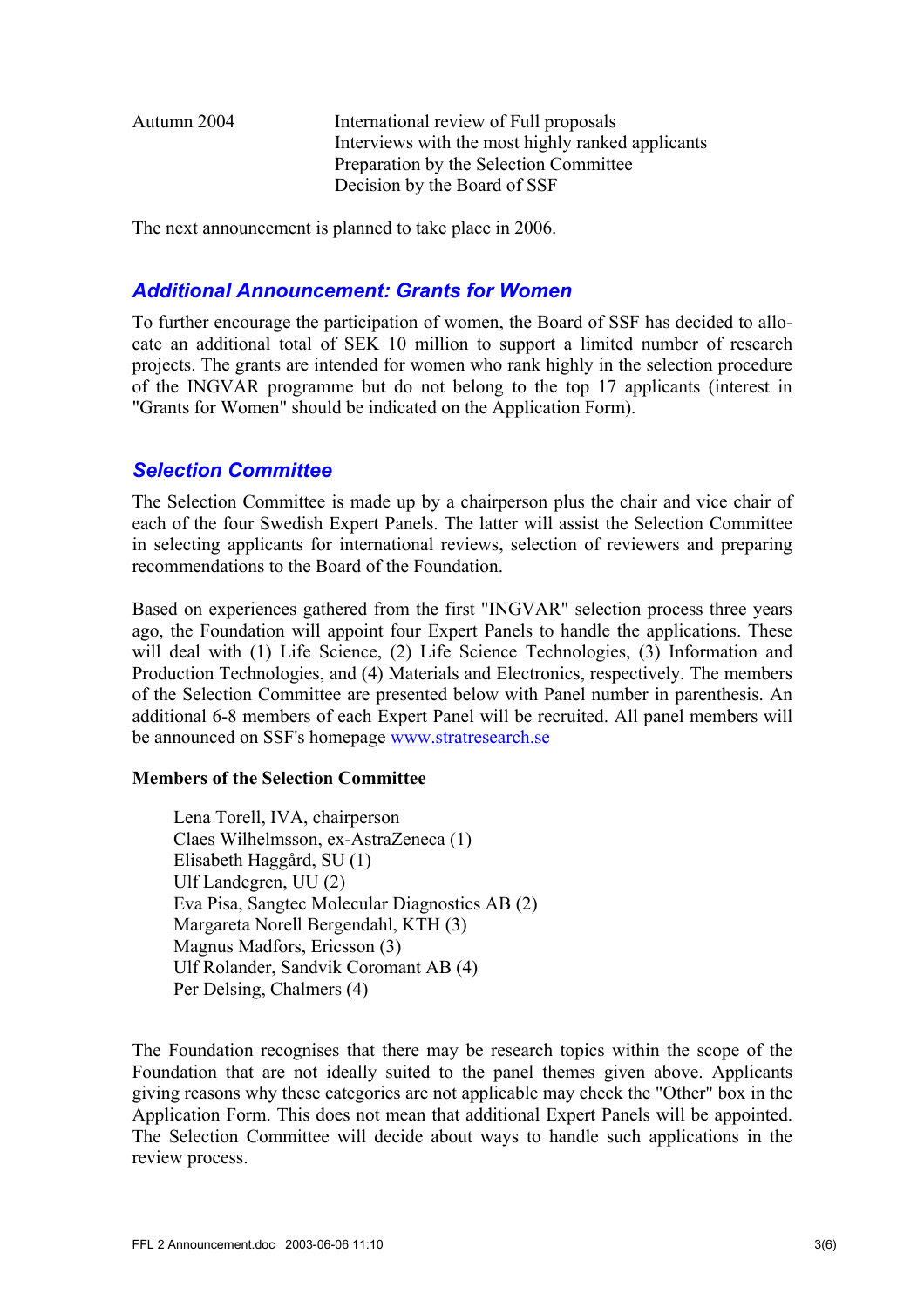#### *Instructions for the Pre-proposal*

The pre-proposal shall be written in English and include

#### *Application Form (3 pages):*

See the attached form or download it from SSF's homepage [www.stratresearch.se](http://www.stratresearch.se/) where further information on the Foundation will also be found.

#### *Appendix 1: Curriculum vitae (maximum 2 pages, font 12) in the following format*

| A. Professional preparation          | Undergraduate university, Area(s), Degree and year                                                         |
|--------------------------------------|------------------------------------------------------------------------------------------------------------|
|                                      | Graduate university(ies)/department(s), Area(s), Degree and year                                           |
|                                      | Postdoc university(ies)/department(s), Area(s), Time period                                                |
| <b>B.</b> Appointments               | A list, in reverse chronological order, of the individual's academic/                                      |
|                                      | professional appointments, beginning with the current appointment                                          |
| C. Tutoring experience               | Number of PhD's graduated, Licentiates graduated and PhD students                                          |
|                                      | in progress                                                                                                |
| D. Networks in academia and industry |                                                                                                            |
|                                      | Most important international and national cooperation partners (with<br>names and contact details)         |
|                                      | <b>E. Entrepreneurial achievements</b> Innovations, etc (NB: List patents, demos, etc, under Appendix 2E!) |
| F. Other merits of relevance         | Prizes, awards, invited lectures, etc.                                                                     |
| <b>G. Personal references</b>        | Two, with name and full contact details                                                                    |

#### *Appendix 2: List of publications in the following format*

- 1 As some of the Expert Panels will handle applications spanning a wide multidisciplinary spectrum, and as different areas follow different publication patterns, you *may* begin your list of publications by explaining (in 5-10 lines) the pattern of publication that is most typical of your "Main research field" according to page 1 of your Application Form.
- 2 A list of publications according to the scheme below, in which the applicant is to clearly highlight (e.g. with an asterisk) *up to ten contributions* that best illustrate her/his accomplishments in view of the Aim and Definition of the INGVAR programme as stated above.

 Give the names of all authors in the same sequence as in the publication and full details as to titles, journals, volume, issue, date of publication. In case of unpublished manuscripts, only those accepted or submitted for publication may be listed, in both cases with name of journal and any further details. Also give website address if the publication is electronically available.

- A. Original articles in refereed scientific journals
- B. Original contributions to refereed scientific conferences
- C. Review articles, book chapters, etc
- D. Other scientific contributions
- E. Patents, demos, copyrights, etc
- F. Software
- G. "Popular science"

#### *Appendix 3: Letters of Recommendation*

Three letters, maximum one page each, in support of the application. The relation between the applicant and the author of the letter shall be clarified. At least one letter shall be written by a scientist established outside Sweden and at least one letter shall come from a scientist established in Sweden. One of the three letters shall be written by the head of the proposed host department.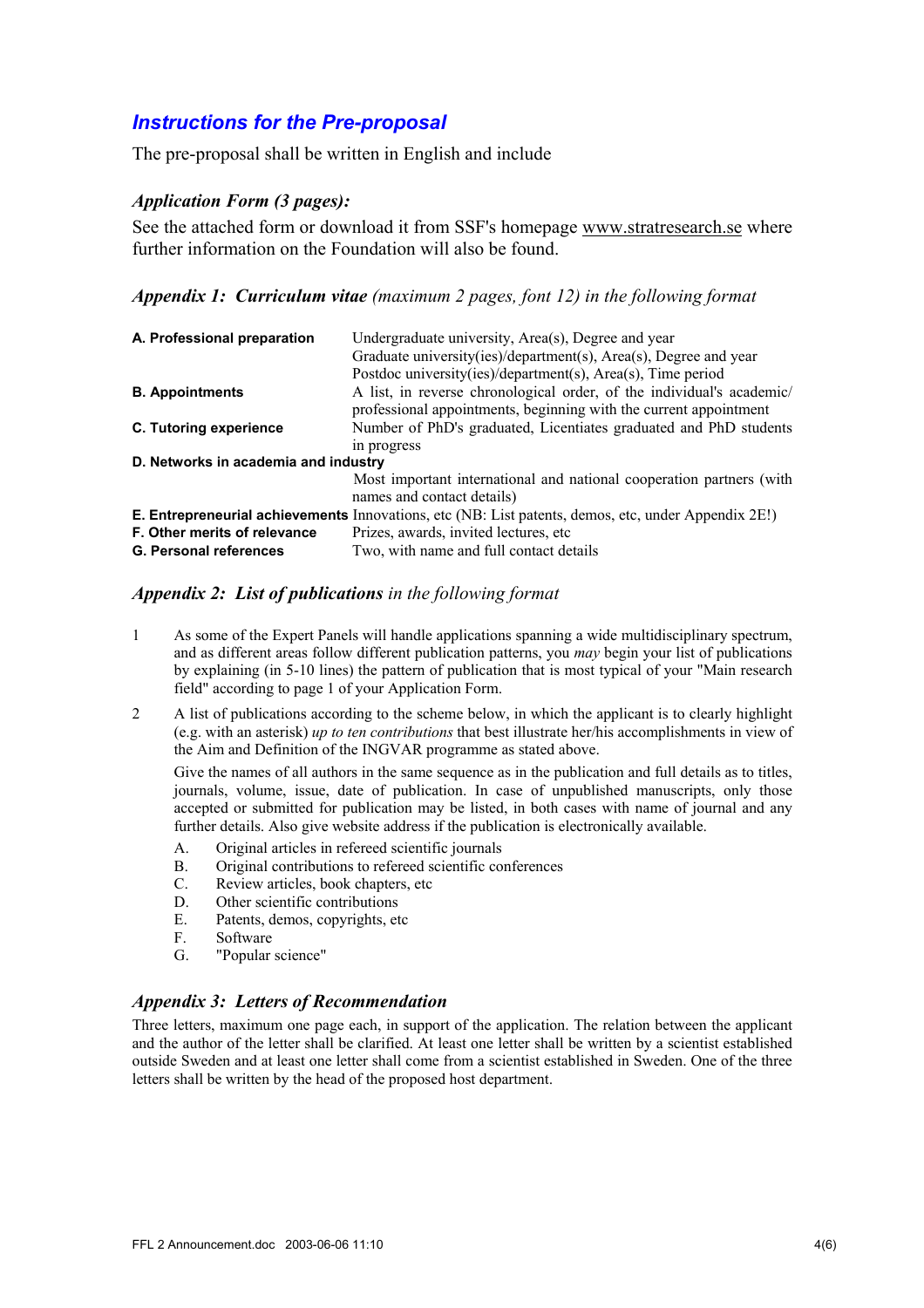#### *Appendix 4: Strategic Relevance (approx. half a page)*

According to its statutes, the objective of the Foundation is to 'promote the development of important research environments of the highest international standards with a view to enhancing Sweden's longterm competitiveness'. This Appendix shall put the research proposed in a broader context, thereby providing a basis for assessment of its strategic relevance.

What, and how, can the proposed research project contribute to societal development, industry and science in a wider and more long-term perspective?

- 1. Describe the strategic relevance of the proposal in as concrete terms as possible, identifying or clarifying the following:
	- a) Results, potential applications
	- b) Expected users of results or methods, etc, e.g., scientific colleagues, academic workers in other fields, industry or the public sector, etc
	- c) Time frames potential contributions of the research work in a short, medium and long term perspective to the development of relevant sectors of Swedish industry or the public sector and society at large
	- d) Potential enhancement of the scientific level of Sweden as a nation
	- e) Effects on graduate training
- 2. Dissemination: Indicate what methods will be used to disseminate information about results and possible applications to scientific colleagues, stakeholders, a wider audience, etc.

#### *Submission of Pre-proposal*

The pre-proposal shall reach the Foundation **by 16.00 hrs on Thursday, 9 October, 2003** on paper in **one original set and 30 complete copies.** The latter are to be printed on plain punched paper and just stapled, *without* any special covers or binders, etc. *The applicant is responsible for checking that all material submitted is ready to use by the Foundation directly upon arrival.*

Further, by the same date, the *Application Form* and *Appendix 4* (i.e. Strategic relevance but not the other appendices) shall be electronically submitted to [applications.ingvar@stratresearch.se,](mailto:henryk.wos@stratresearch.se) *as one file* in PDF format (= Portable Document Format only, *no other formats will be accepted*). The subject line as well as the heading of the attachment shall read "INGVAR, applicant's family name, given name".

- Pre-proposals **must not** be sent by telefax. No complementary material will be accepted after 9 October. *Note that this also refers to letters of recommendation!*
- Please further note that SSF is subject to the principle of public access to official documents (*Offentlighetsprincipen*). Thus avoid submitting material that should not be made public, e.g. information that could prevent patenting.

#### **Postal address:**

Swedish Foundation for Strategic Research (SSF) Box 70483 SE-107 26 STOCKHOLM, Sweden

#### **Visiting address:**

Swedish Foundation for Strategic Research (SSF) (World Trade Center) Kungsbron 1, level G7